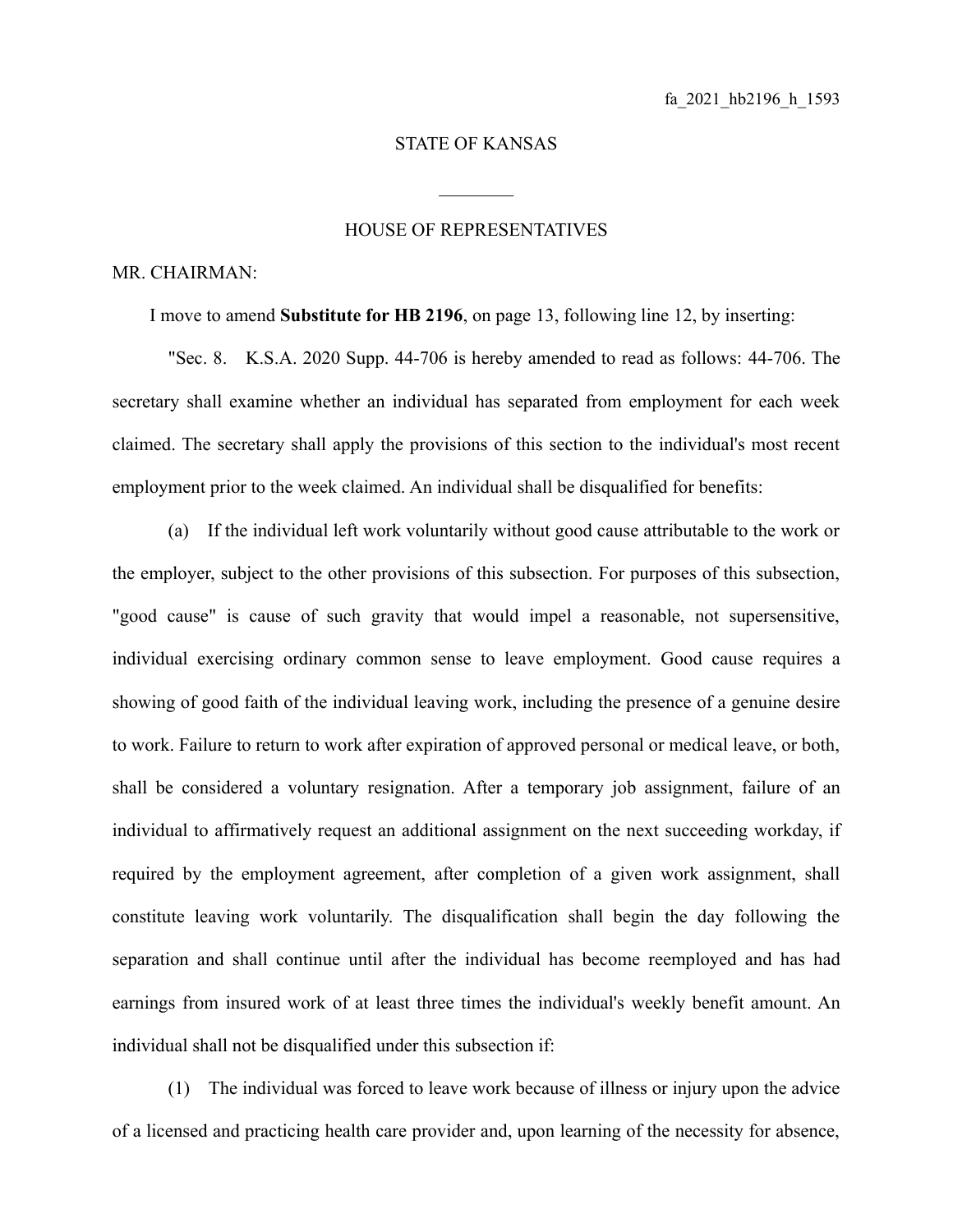immediately notified the employer thereof, or the employer consented to the absence, and after recovery from the illness or injury, when recovery was certified by a practicing health care provider, the individual returned to the employer and offered to perform services and the individual's regular work or comparable and suitable work was not available. As used in this paragraph "health care provider" means any person licensed by the proper licensing authority of any state to engage in the practice of medicine and surgery, osteopathy, chiropractic, dentistry, optometry, podiatry or psychology;

(2) the individual left temporary work to return to the regular employer;

(3) the individual left work to enlist in the armed forces of the United States, but was rejected or delayed from entry;

(4) the spouse of an individual who is a member of the armed forces of the United States who left work because of the voluntary or involuntary transfer of the individual's spouse from one job to another job, which is for the same employer or for a different employer, at a geographic location which makes it unreasonable for the individual to continue work at the individual's job. For the purposes of this provision the term "armed forces" means active duty in the army, navy, marine corps, air force, coast guard or any branch of the military reserves of the United States;

(5) the individual left work because of hazardous working conditions; in determining whether or not working conditions are hazardous for an individual, the degree of risk involved to the individual's health, safety and morals, the individual's physical fitness and prior training and the working conditions of workers engaged in the same or similar work for the same and other employers in the locality shall be considered; as used in this paragraph, "hazardous working conditions" means working conditions that could result in a danger to the physical or mental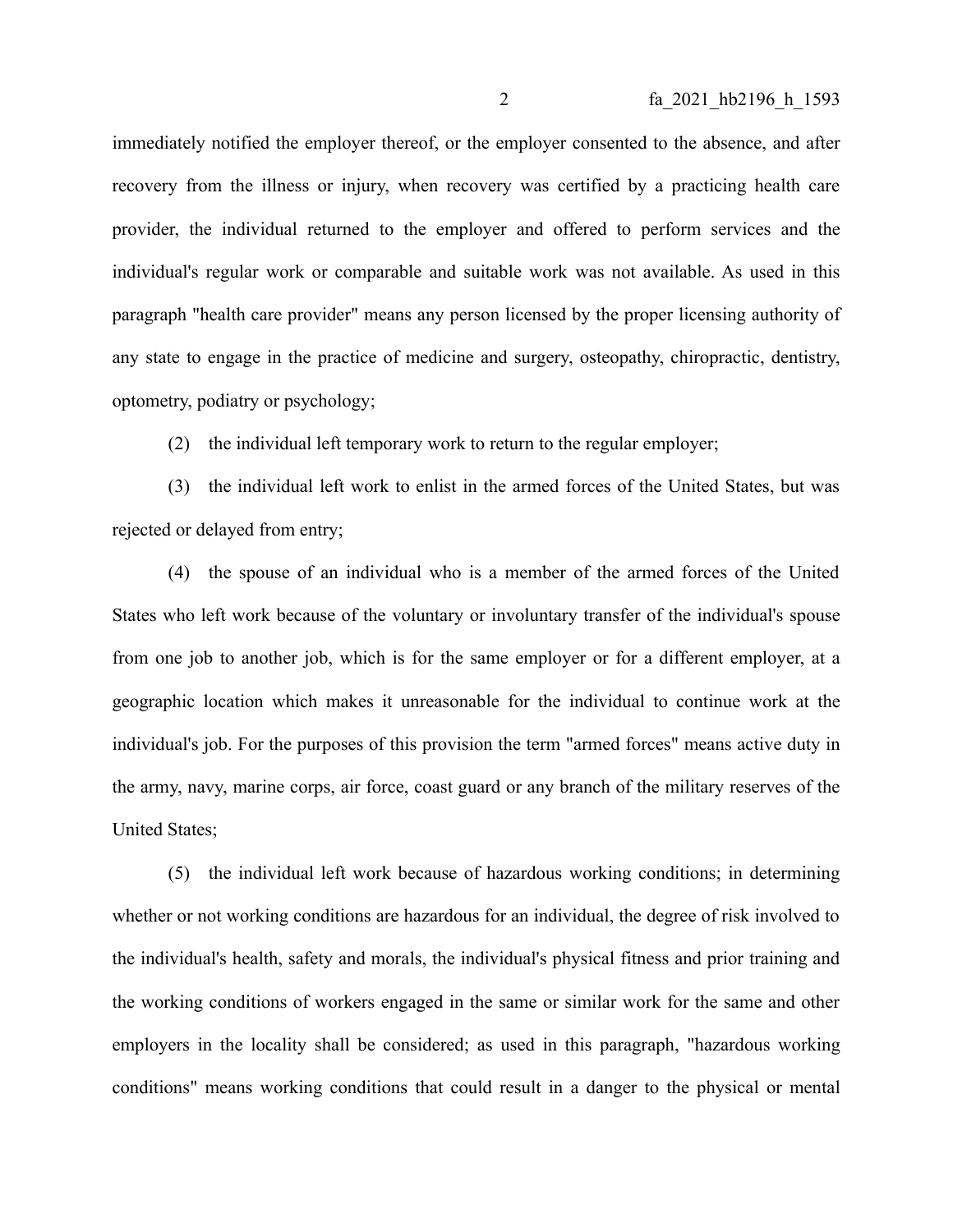well-being of the individual; each determination as to whether hazardous working conditions exist shall include, but shall not be limited to, a consideration of: (A) The safety measures used or the lack thereof; and (B) the condition of equipment or lack of proper equipment; no work shall be considered hazardous if the working conditions surrounding the individual's work are the same or substantially the same as the working conditions generally prevailing among individuals performing the same or similar work for other employers engaged in the same or similar type of activity;

(6) the individual left work to enter training approved under section  $236(a)(1)$  of the federal trade act of 1974, provided the work left is not of a substantially equal or higher skill level than the individual's past adversely affected employment, as defined for purposes of the federal trade act of 1974, and wages for such work are not less than 80% of the individual's average weekly wage as determined for the purposes of the federal trade act of 1974;

(7) the individual left work because of unwelcome harassment of the individual by the employer or another employee of which the employing unit had knowledge and that would impel the average worker to give up such worker's employment;

(8) the individual left work to accept better work; each determination as to whether or not the work accepted is better work shall include, but shall not be limited to, consideration of: (A) The rate of pay, the hours of work and the probable permanency of the work left as compared to the work accepted; (B) the cost to the individual of getting to the work left in comparison to the cost of getting to the work accepted; and (C) the distance from the individual's place of residence to the work accepted in comparison to the distance from the individual's residence to the work left;

(9) the individual left work as a result of being instructed or requested by the employer,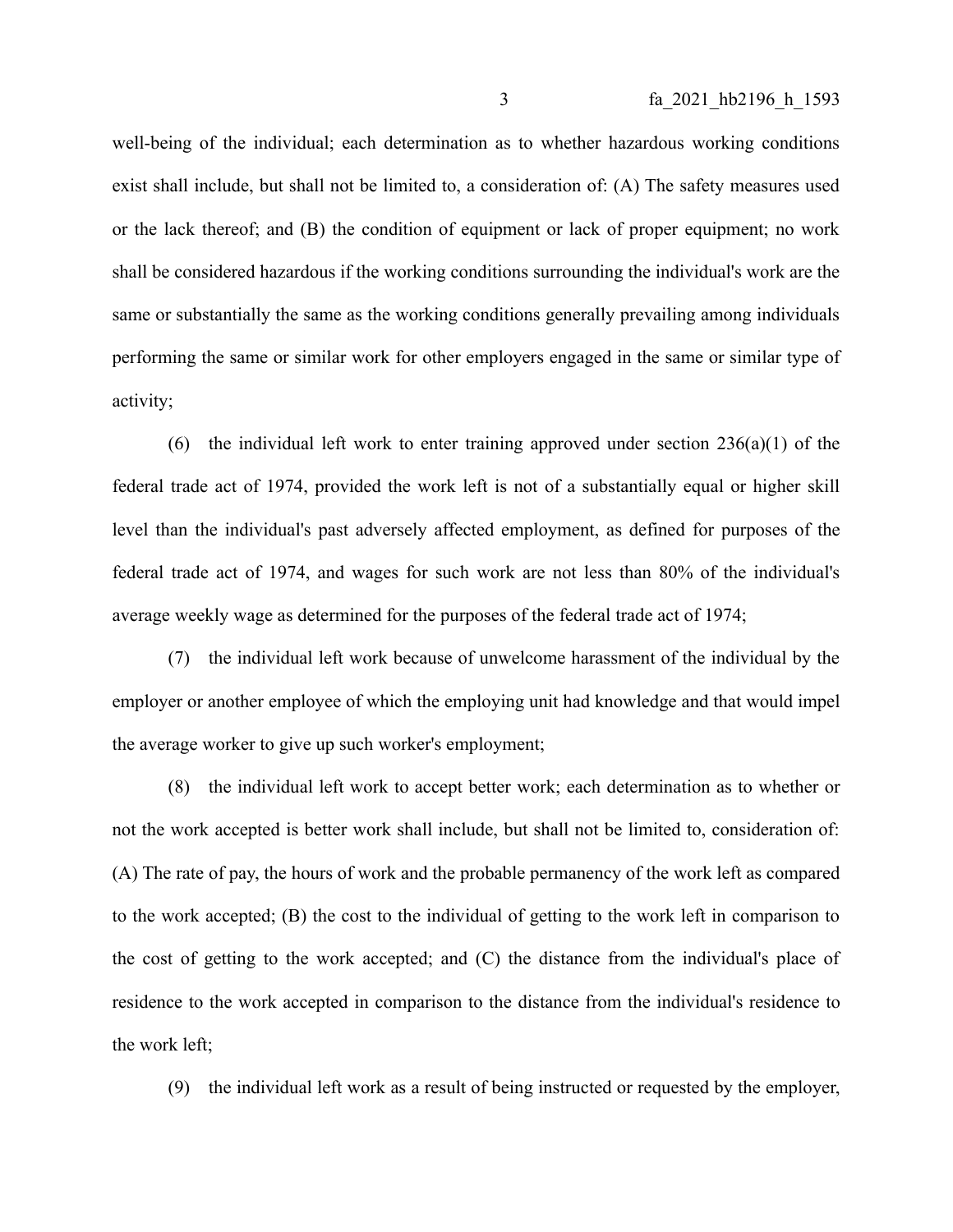a supervisor or a fellow employee to perform a service or commit an act in the scope of official job duties which is in violation of an ordinance or statute;

(10) the individual left work because of a substantial violation of the work agreement by the employing unit and, before the individual left, the individual had exhausted all remedies provided in such agreement for the settlement of disputes before terminating. For the purposes of this paragraph, a demotion based on performance does not constitute a violation of the work agreement;

(11) after making reasonable efforts to preserve the work, the individual left work due to a personal emergency of such nature and compelling urgency that it would be contrary to good conscience to impose a disqualification; or

(12) (A) the individual left work due to circumstances resulting from domestic violence, including:

(i) The individual's reasonable fear of future domestic violence at or en route to or from the individual's place of employment;

(ii) the individual's need to relocate to another geographic area in order to avoid future domestic violence;

(iii) the individual's need to address the physical, psychological and legal impacts of domestic violence;

(iv) the individual's need to leave employment as a condition of receiving services or shelter from an agency which provides support services or shelter to victims of domestic violence; or

(v) the individual's reasonable belief that termination of employment is necessary to avoid other situations which may cause domestic violence and to provide for the future safety of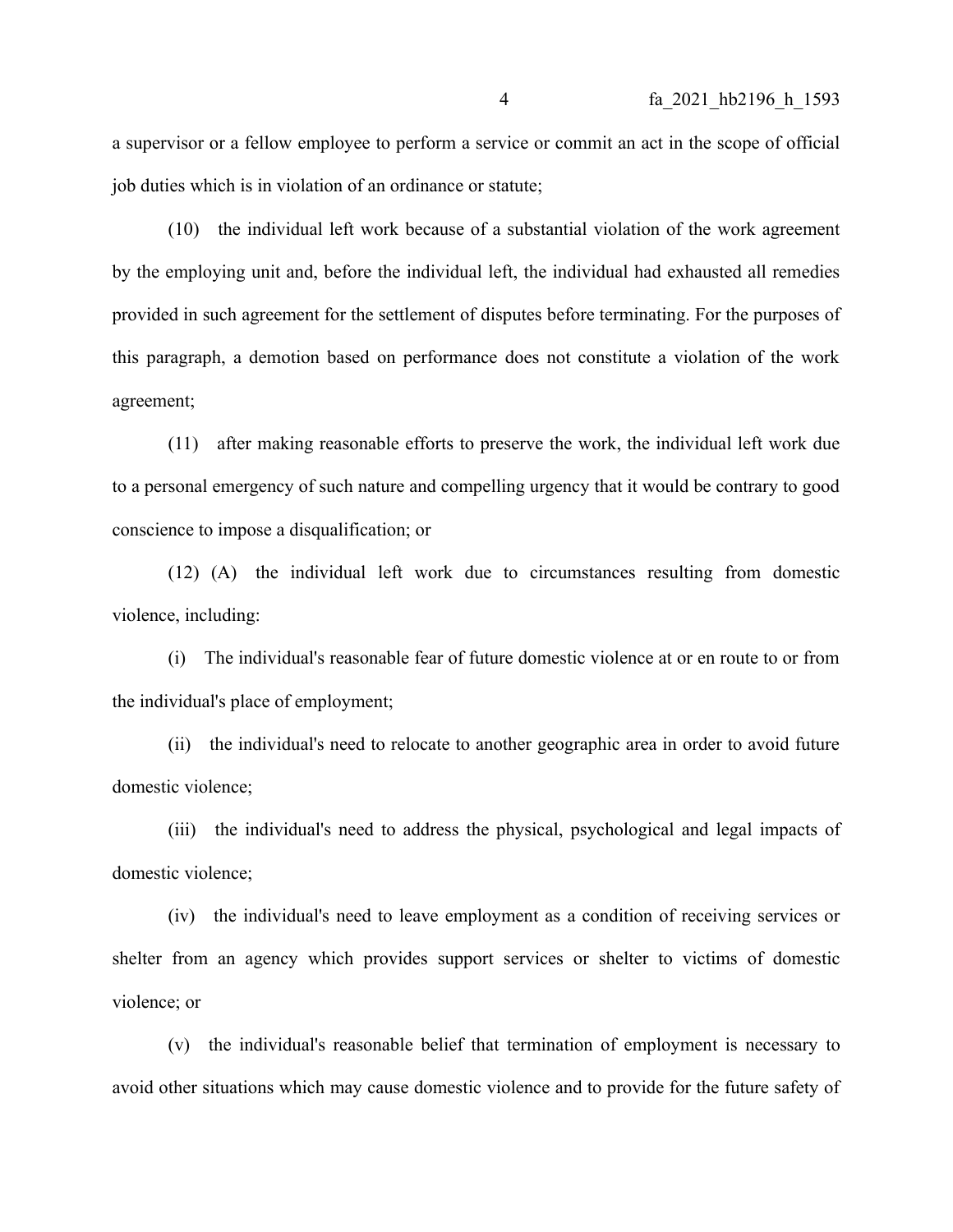the individual or the individual's family.

(B) An individual may prove the existence of domestic violence by providing one of the following:

(i) A restraining order or other documentation of equitable relief by a court of competent jurisdiction;

(ii) a police record documenting the abuse;

(iii) documentation that the abuser has been convicted of one or more of the offenses enumerated in articles 34 and 35 of chapter 21 of the Kansas Statutes Annotated, prior to their repeal, or articles 54 or 55 of chapter 21 of the Kansas Statutes Annotated, or K.S.A. 2020 Supp. 21-6104, 21-6325, 21-6326 or 21-6418 through 21-6422, and amendments thereto, where the victim was a family or household member;

(iv) medical documentation of the abuse;

(v) a statement provided by a counselor, social worker, health care provider, clergy, shelter worker, legal advocate, domestic violence or sexual assault advocate or other professional who has assisted the individual in dealing with the effects of abuse on the individual or the individual's family; or

(vi) a sworn statement from the individual attesting to the abuse.

(C) No evidence of domestic violence experienced by an individual, including the individual's statement and corroborating evidence, shall be disclosed by the department of labor unless consent for disclosure is given by the individual.

(b) If the individual has been discharged or suspended for misconduct connected with the individual's work. The disqualification shall begin the day following the separation and shall continue until after the individual becomes reemployed and in cases where the disqualification is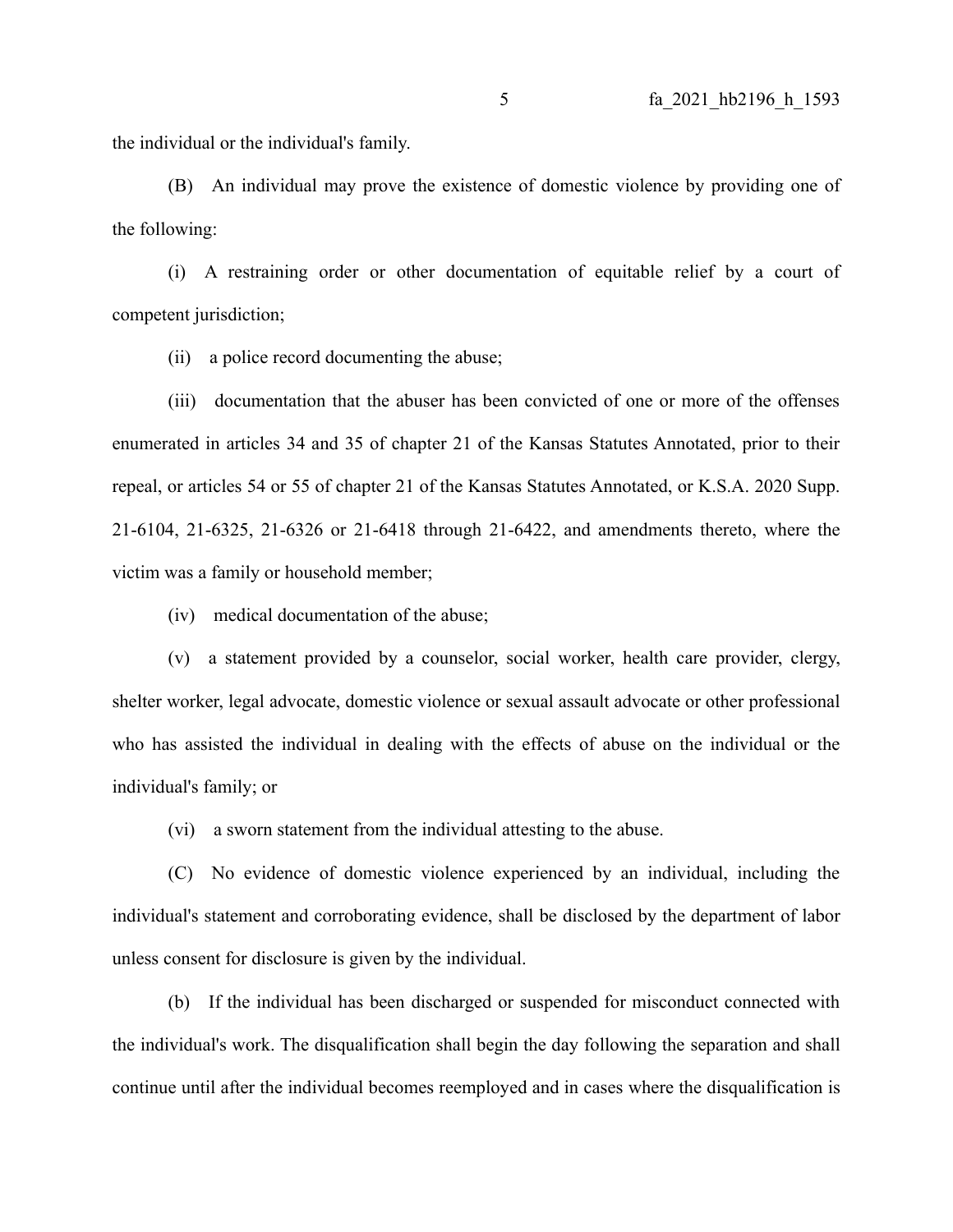due to discharge for misconduct has had earnings from insured work of at least three times the individual's determined weekly benefit amount, except that if an individual is discharged for gross misconduct connected with the individual's work, such individual shall be disqualified for benefits until such individual again becomes employed and has had earnings from insured work of at least eight times such individual's determined weekly benefit amount. In addition, all wage credits attributable to the employment from which the individual was discharged for gross misconduct connected with the individual's work shall be canceled. No such cancellation of wage credits shall affect prior payments made as a result of a prior separation.

(1) For the purposes of this subsection, "misconduct" is defined as a violation of a duty or obligation reasonably owed the employer as a condition of employment including, but not limited to, a violation of a company rule, including a safety rule, if: (A) The individual knew or should have known about the rule; (B) the rule was lawful and reasonably related to the job; and (C) the rule was fairly and consistently enforced.

(2) (A) Failure of the employee to notify the employer of an absence and an individual's leaving work prior to the end of such individual's assigned work period without permission shall be considered prima facie evidence of a violation of a duty or obligation reasonably owed the employer as a condition of employment.

(B) For the purposes of this subsection, misconduct shall include, but not be limited to, violation of the employer's reasonable attendance expectations if the facts show:

(i) The individual was absent or tardy without good cause;

(ii) the individual had knowledge of the employer's attendance expectation; and

(iii) the employer gave notice to the individual that future absence or tardiness may or will result in discharge.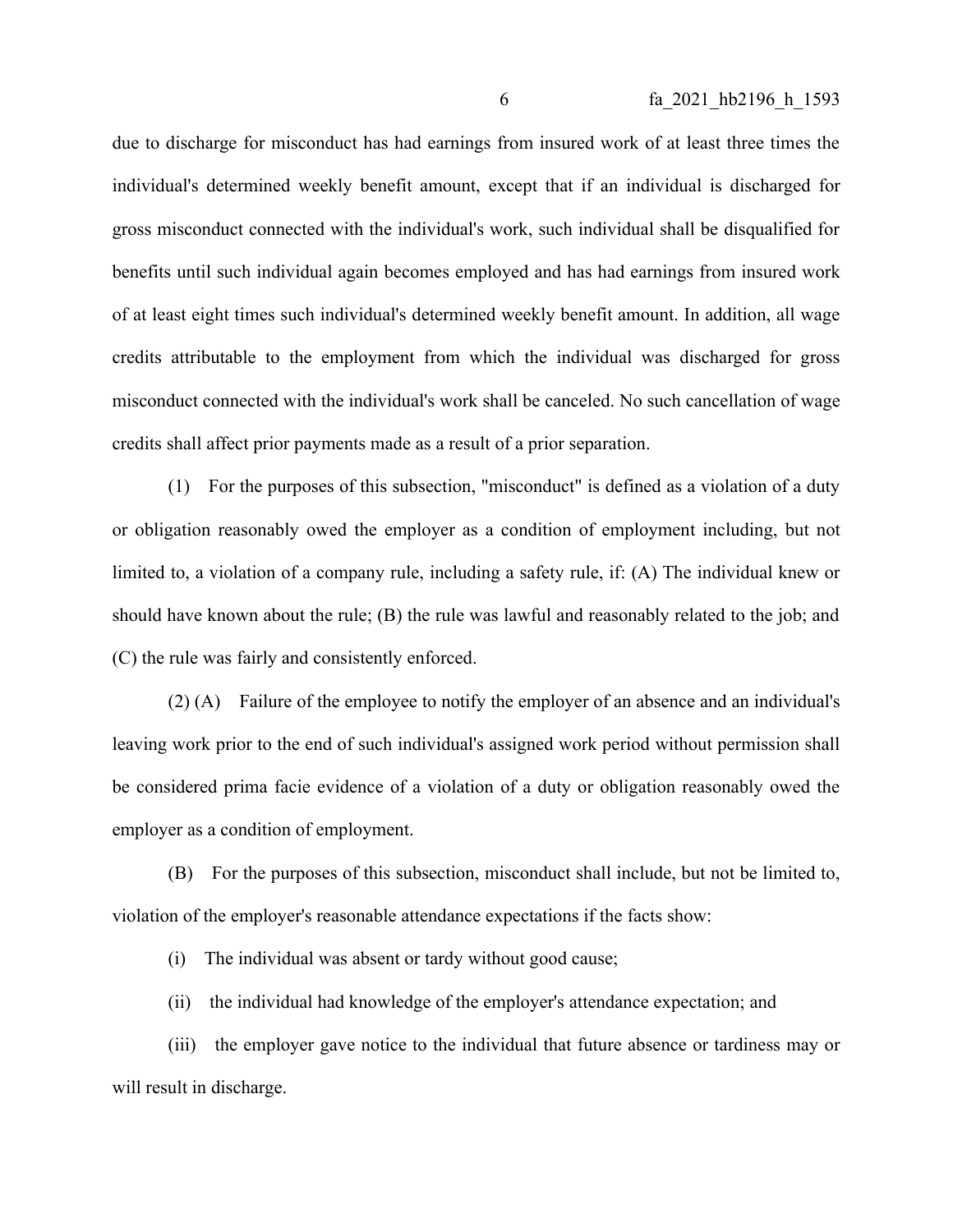(C) For the purposes of this subsection, if an employee disputes being absent or tardy without good cause, the employee shall present evidence that a majority of the employee's absences or tardiness were for good cause. If the employee alleges that the employee's repeated absences or tardiness were the result of health related issues, such evidence shall include documentation from a licensed and practicing health care provider as defined in subsection (a) (1).

(3) (A) The term "gross misconduct" as used in this subsection shall be construed to mean conduct evincing extreme, willful or wanton misconduct as defined by this subsection. Gross misconduct shall include, but not be limited to: (i) Theft; (ii) fraud; (iii) intentional damage to property; (iv) intentional infliction of personal injury; or (v) any conduct that constitutes a felony.

(B) For the purposes of this subsection, the following shall be conclusive evidence of gross misconduct:

(i) The use of alcoholic liquor, cereal malt beverage or a nonprescribed controlled substance by an individual while working;

(ii) the impairment caused by alcoholic liquor, cereal malt beverage or a nonprescribed controlled substance by an individual while working;

(iii) a positive breath alcohol test or a positive chemical test, provided:

(a) The test was either:

(1) Required by law and was administered pursuant to the drug free workplace act, 41 U.S.C. § 701 et seq.;

(2) administered as part of an employee assistance program or other drug or alcohol treatment program in which the employee was participating voluntarily or as a condition of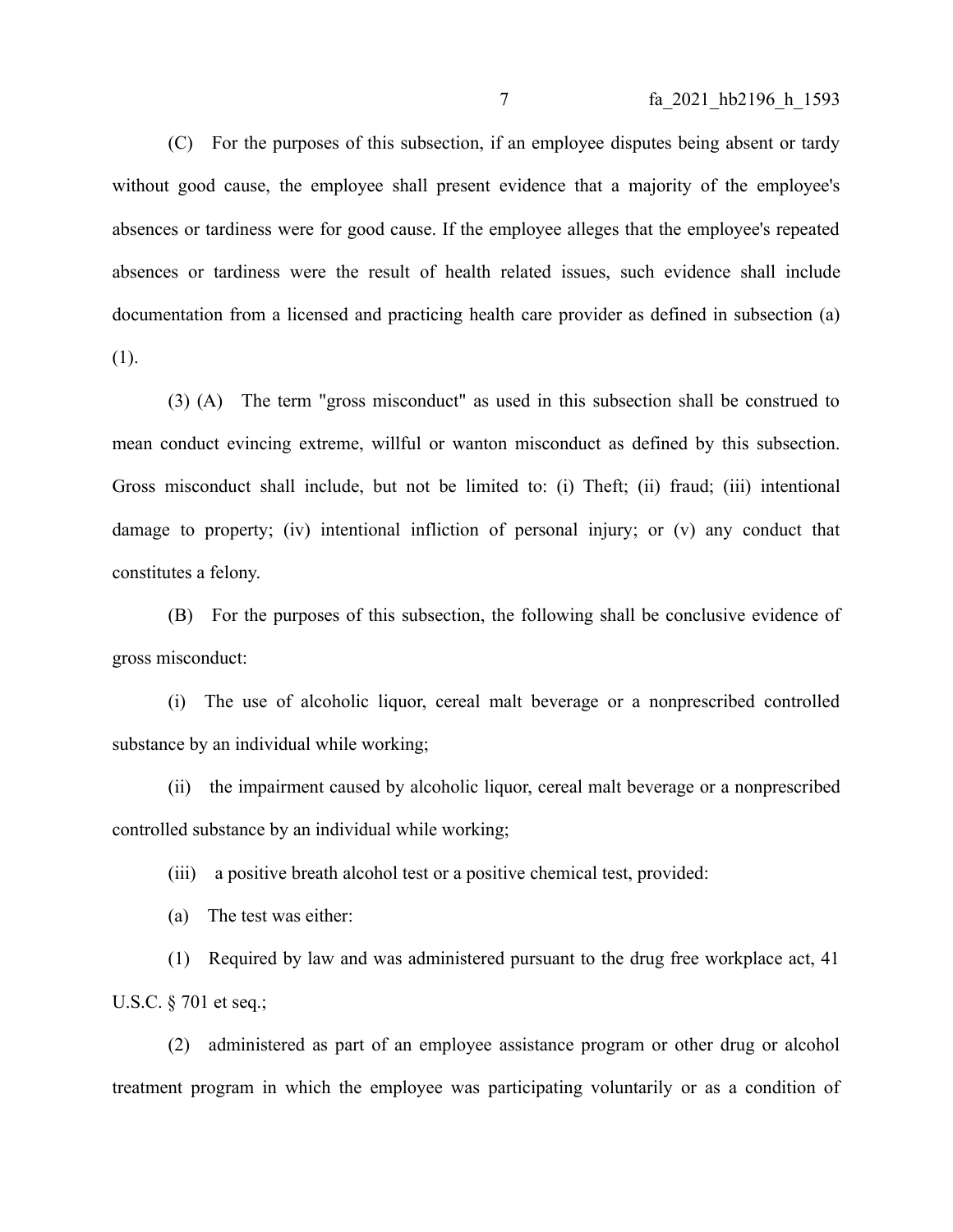further employment;

(3) requested pursuant to a written policy of the employer of which the employee had knowledge and was a required condition of employment;

(4) required by law and the test constituted a required condition of employment for the individual's job; or

(5) there was reasonable suspicion to believe that the individual used, had possession of, or was impaired by alcoholic liquor, cereal malt beverage or a nonprescribed controlled substance while working;

(b) the test sample was collected either:

(1) As prescribed by the drug free workplace act, 41 U.S.C. § 701 et seq.;

(2) as prescribed by an employee assistance program or other drug or alcohol treatment program in which the employee was participating voluntarily or as a condition of further employment;

(3) as prescribed by the written policy of the employer of which the employee had knowledge and which constituted a required condition of employment;

(4) as prescribed by a test which was required by law and which constituted a required condition of employment for the individual's job; or

(5) at a time contemporaneous with the events establishing probable cause;

(c) the collecting and labeling of a chemical test sample was performed by a licensed health care professional or any other individual certified pursuant to paragraph (b)(3)(A)(iii)(f) or authorized to collect or label test samples by federal or state law, or a federal or state rule or regulation having the force or effect of law, including law enforcement personnel;

(d) the chemical test was performed by a laboratory approved by the United States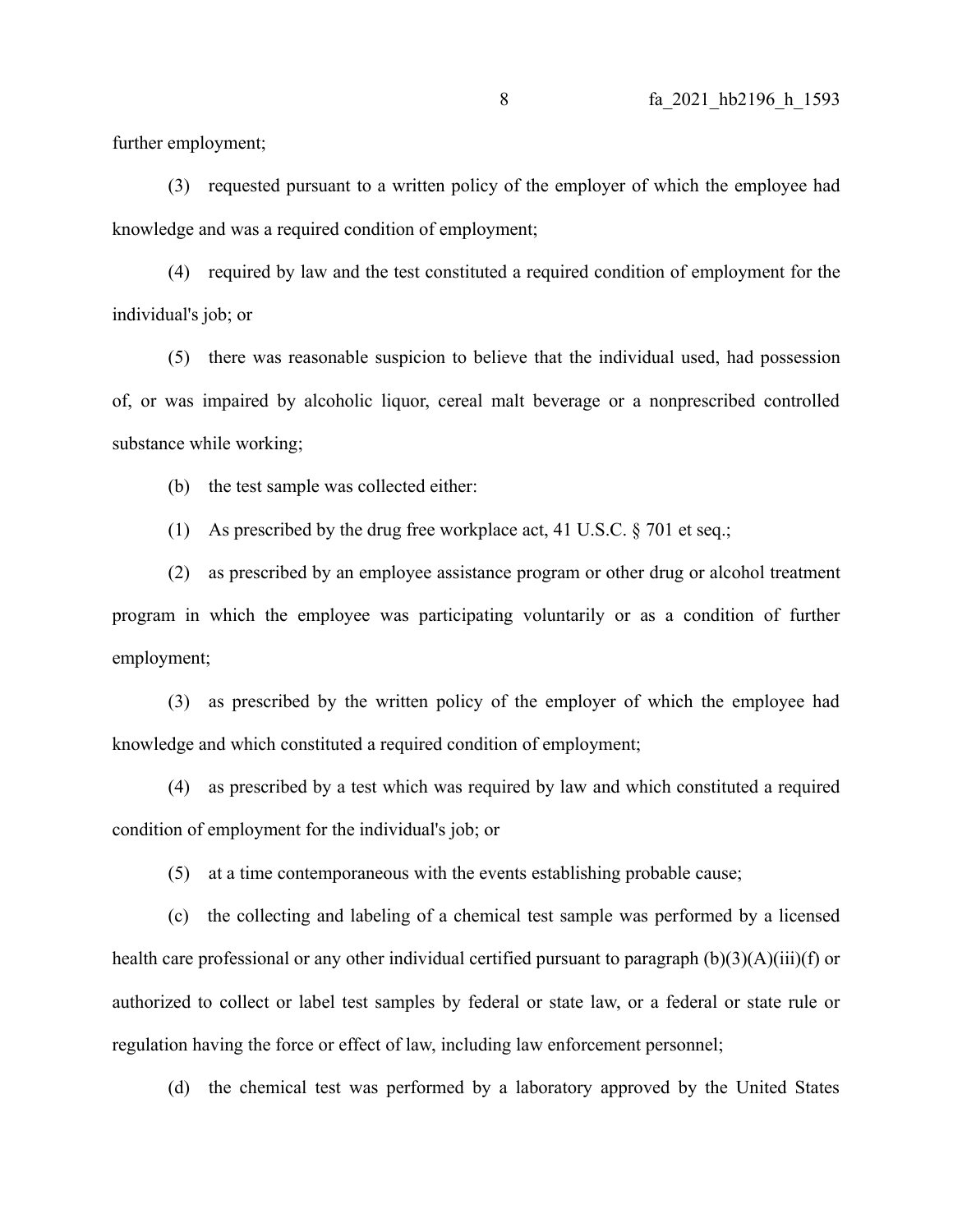department of health and human services or licensed by the department of health and environment, except that a blood sample may be tested for alcohol content by a laboratory commonly used for that purpose by state law enforcement agencies;

(e) the chemical test was confirmed by gas chromatography, gas chromatography-mass spectroscopy or other comparably reliable analytical method, except that no such confirmation is required for a blood alcohol sample or a breath alcohol test;

(f) the breath alcohol test was administered by an individual trained to perform breath tests, the breath testing instrument used was certified and operated strictly according to a description provided by the manufacturers and the reliability of the instrument performance was assured by testing with alcohol standards; and

(g) the foundation evidence establishes, beyond a reasonable doubt, that the test results were from the sample taken from the individual;

(iv) an individual's refusal to submit to a chemical test or breath alcohol test, provided:

(a) The test meets the standards of the drug free workplace act, 41 U.S.C. § 701 et seq.;

(b) the test was administered as part of an employee assistance program or other drug or alcohol treatment program in which the employee was participating voluntarily or as a condition of further employment;

(c) the test was otherwise required by law and the test constituted a required condition of employment for the individual's job;

(d) the test was requested pursuant to a written policy of the employer of which the employee had knowledge and was a required condition of employment; or

(e) there was reasonable suspicion to believe that the individual used, possessed or was impaired by alcoholic liquor, cereal malt beverage or a nonprescribed controlled substance while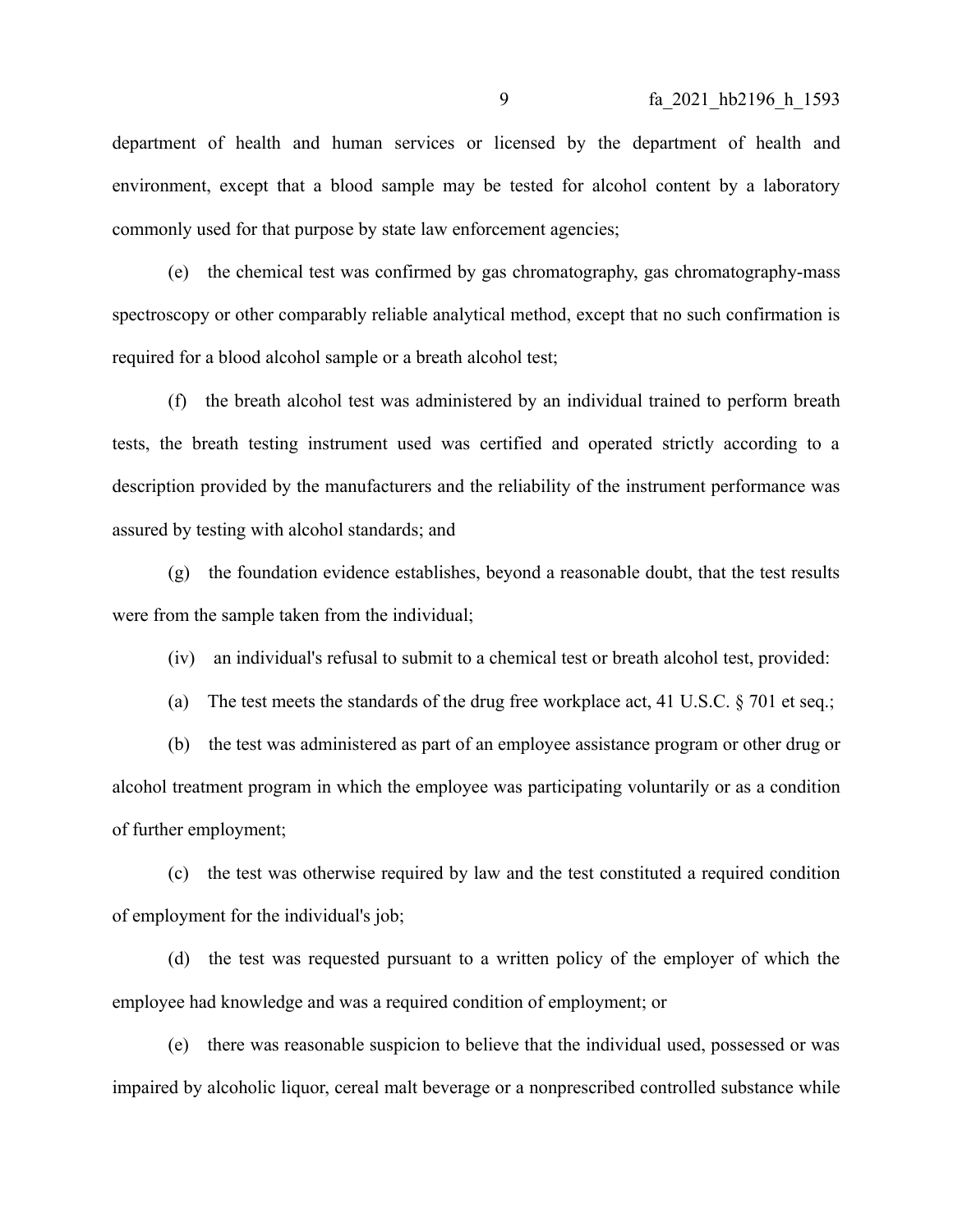working;

(v) an individual's dilution or other tampering of a chemical test.

(C) For purposes of this subsection:

(i) "Alcohol concentration" means the number of grams of alcohol per 210 liters of breath;

(ii) "alcoholic liquor" shall be defined as provided in K.S.A. 41-102, and amendments thereto;

(iii) "cereal malt beverage" shall be defined as provided in K.S.A. 41-2701, and amendments thereto;

(iv) "chemical test" shall include, but is not limited to, tests of urine, blood or saliva;

(v) "controlled substance" shall be defined as provided in K.S.A. 2020 Supp. 21-5701, and amendments thereto;

(vi) "required by law" means required by a federal or state law, a federal or state rule or regulation having the force and effect of law, a county resolution or municipal ordinance, or a policy relating to public safety adopted in an open meeting by the governing body of any special district or other local governmental entity;

(vii) "positive breath test" shall mean a test result showing an alcohol concentration of 0.04 or greater, or the levels listed in 49 C.F.R. part 40, if applicable, unless the test was administered as part of an employee assistance program or other drug or alcohol treatment program in which the employee was participating voluntarily or as a condition of further employment, in which case "positive chemical test" shall mean a test result showing an alcohol concentration at or above the levels provided for in the assistance or treatment program;

(viii) "positive chemical test" shall mean a chemical result showing a concentration at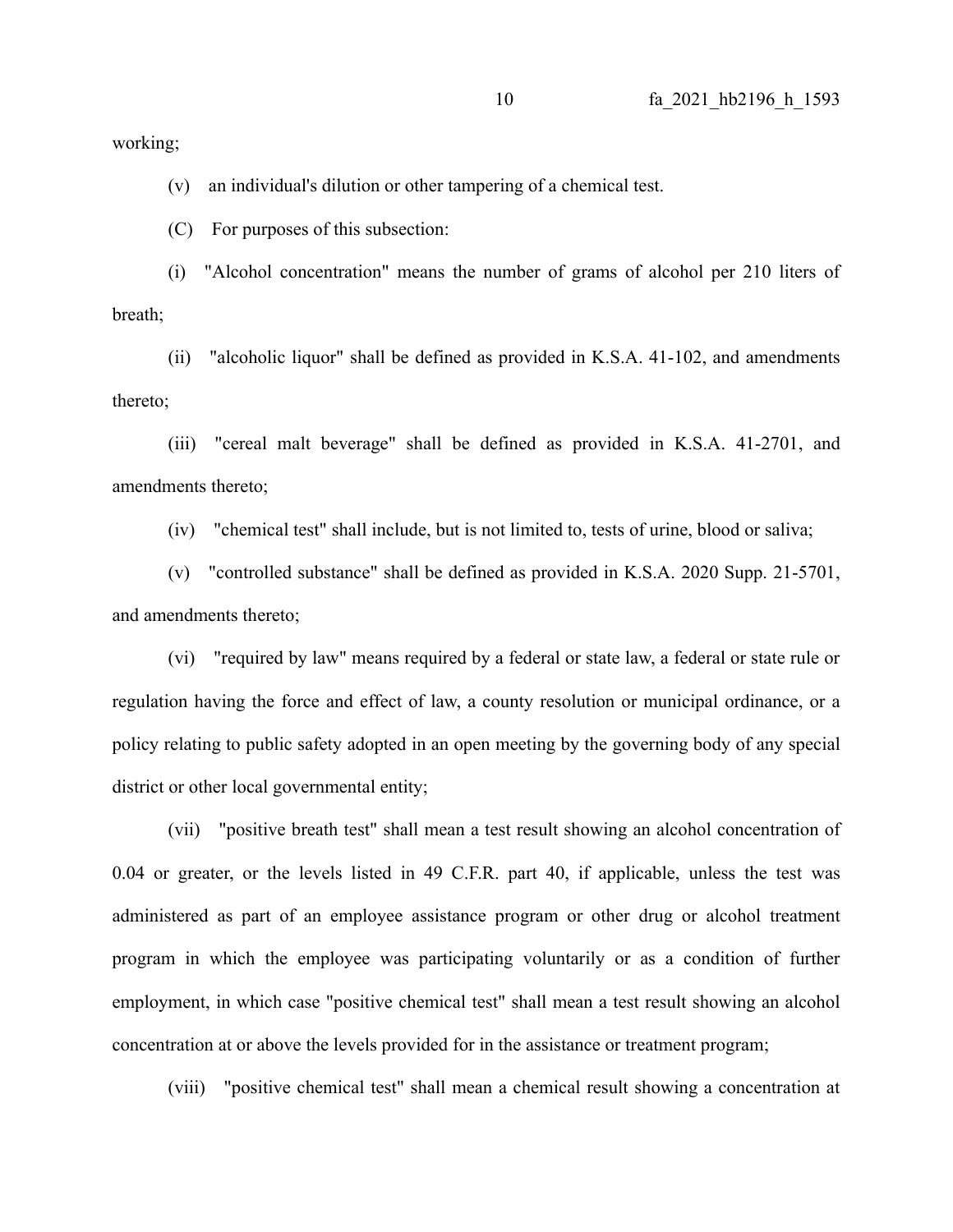or above the levels listed in K.S.A. 44-501, and amendments thereto, or 49 C.F.R. part 40, as applicable, for the drugs or abuse listed therein, unless the test was administered as part of an employee assistance program or other drug or alcohol treatment program in which the employee was participating voluntarily or as a condition of further employment, in which case "positive chemical test" shall mean a chemical result showing a concentration at or above the levels provided for in the assistance or treatment program.

(4) An individual shall not be disqualified under this subsection if the individual is discharged under the following circumstances:

(A) The employer discharged the individual after learning the individual was seeking other work or when the individual gave notice of future intent to quit, except that the individual shall be disqualified after the time at which such individual intended to quit and any individual who commits misconduct after such individual gives notice to such individual's intent to quit shall be disqualified;

(B) the individual was making a good-faith effort to do the assigned work but was discharged due to:

(i) Inefficiency;

(ii) unsatisfactory performance due to inability, incapacity or lack of training or experience;

(iii) isolated instances of ordinary negligence or inadvertence;

(iv) good-faith errors in judgment or discretion; or

(v) unsatisfactory work or conduct due to circumstances beyond the individual's control; or

(C) the individual's refusal to perform work in excess of the contract of hire.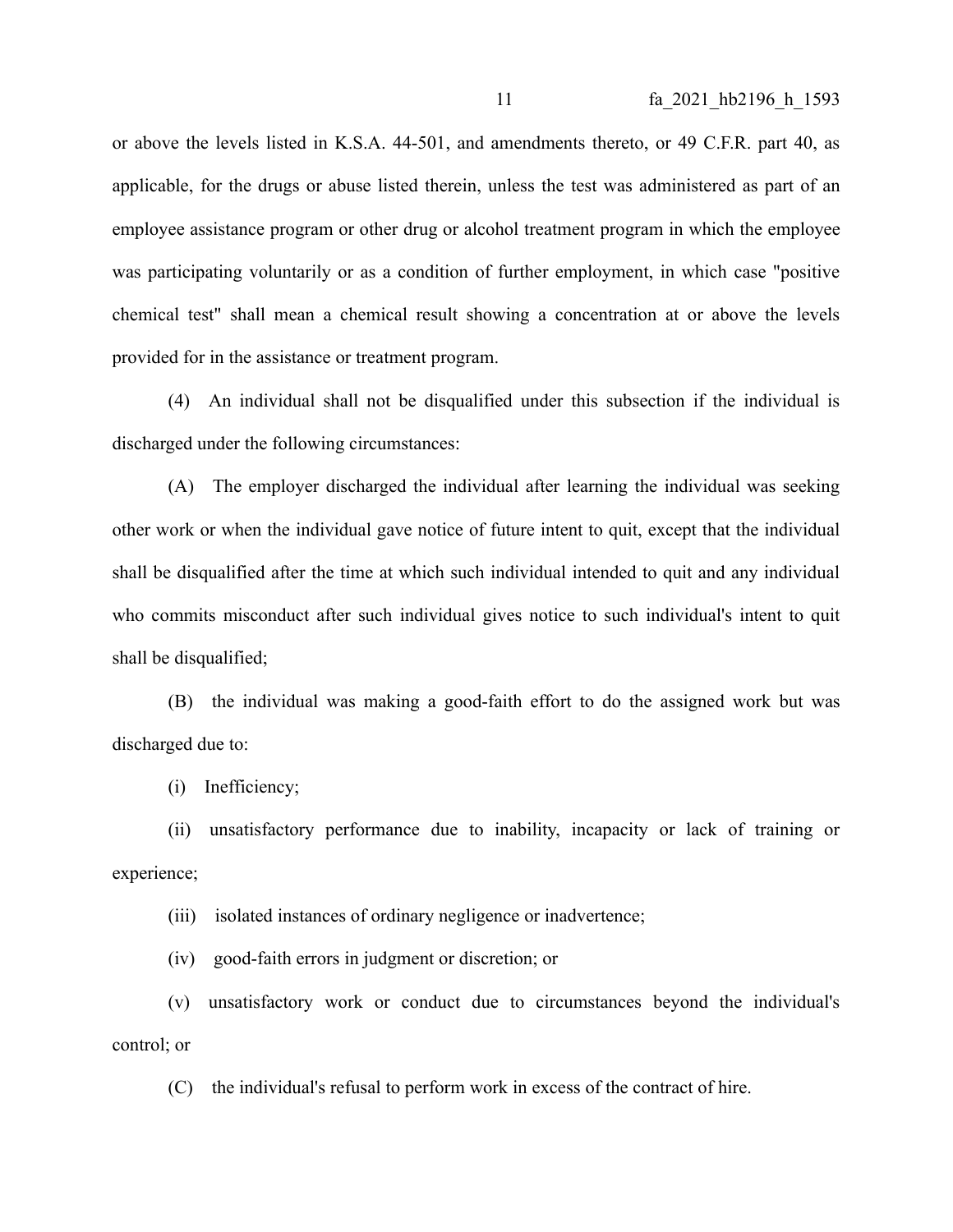(c) If the individual has failed, without good cause, to either apply for suitable work when so directed by the employment office of the secretary of labor, or to accept suitable work when offered to the individual by the employment office, the secretary of labor, or an employer, such disqualification shall begin with the week in which such failure occurred and shall continue until the individual becomes reemployed and has had earnings from insured work of at least three times such individual's determined weekly benefit amount. In determining whether or not any work is suitable for an individual, the secretary of labor, or a person or persons designated by the secretary, shall consider the degree of risk involved to health, safety and morals, physical fitness and prior training, experience and prior earnings, length of unemployment and prospects for securing local work in the individual's customary occupation or work for which the individual is reasonably fitted by training or experience, and the distance of the available work from the individual's residence. Notwithstanding any other provisions of this act, an otherwise eligible individual shall not be disqualified for refusing an offer of suitable employment, or failing to apply for suitable employment when notified by an employment office, or for leaving the individual's most recent work accepted during approved training, including training approved under section  $236(a)(1)$  of the trade act of 1974, if the acceptance of or applying for suitable employment or continuing such work would require the individual to terminate approved training and no work shall be deemed suitable and benefits shall not be denied under this act to any otherwise eligible individual for refusing to accept new work under any of the following conditions: (1) If the position offered is vacant due directly to a strike, lockout or other labor dispute; (2) if the remuneration, hours or other conditions of the work offered are substantially less favorable to the individual than those prevailing for similar work in the locality; (3) if as a condition of being employed, the individual would be required to join or to resign from or refrain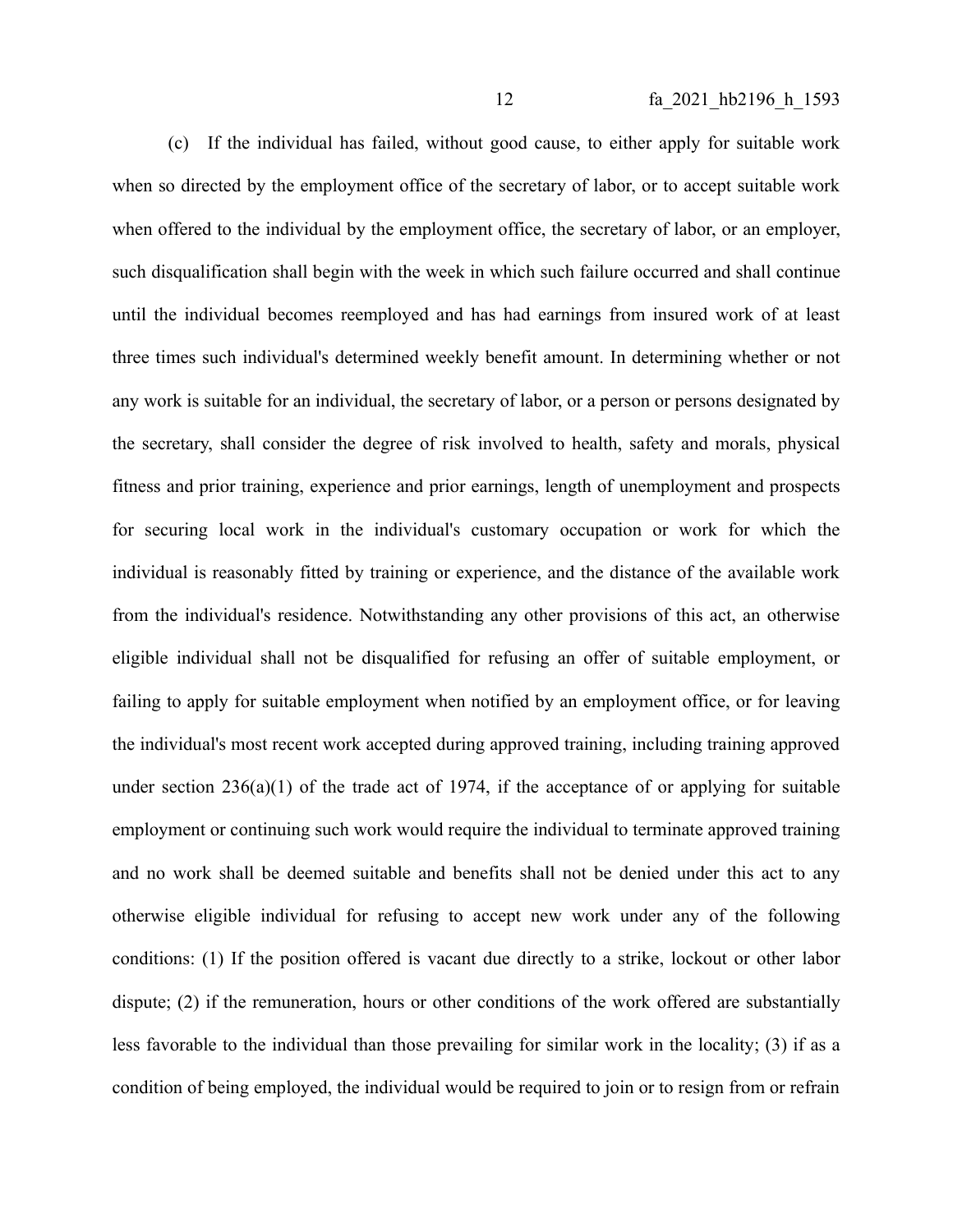from joining any labor organization; and (4) if the individual left employment as a result of domestic violence, and the position offered does not reasonably accommodate the individual's physical, psychological, safety, or legal needs relating to such domestic violence.

(d) For any week with respect to which the secretary of labor, or a person or persons designated by the secretary, finds that the individual's unemployment is due to a stoppage of work which exists because of a labor dispute or there would have been a work stoppage had normal operations not been maintained with other personnel previously and currently employed by the same employer at the factory, establishment or other premises at which the individual is or was last employed, except that this subsection (d) shall not apply if it is shown to the satisfaction of the secretary of labor, or a person or persons designated by the secretary, that: (1) The individual is not participating in or financing or directly interested in the labor dispute which caused the stoppage of work; and (2) the individual does not belong to a grade or class of workers of which, immediately before the commencement of the stoppage, there were members employed at the premises at which the stoppage occurs any of whom are participating in or financing or directly interested in the dispute. If in any case separate branches of work which are commonly conducted as separate businesses in separate premises are conducted in separate departments of the same premises, each such department shall, for the purpose of this subsection be deemed to be a separate factory, establishment or other premises. For the purposes of this subsection, failure or refusal to cross a picket line or refusal for any reason during the continuance of such labor dispute to accept the individual's available and customary work at the factory, establishment or other premises where the individual is or was last employed shall be considered as participation and interest in the labor dispute.

(e) For any week with respect to which or a part of which the individual has received or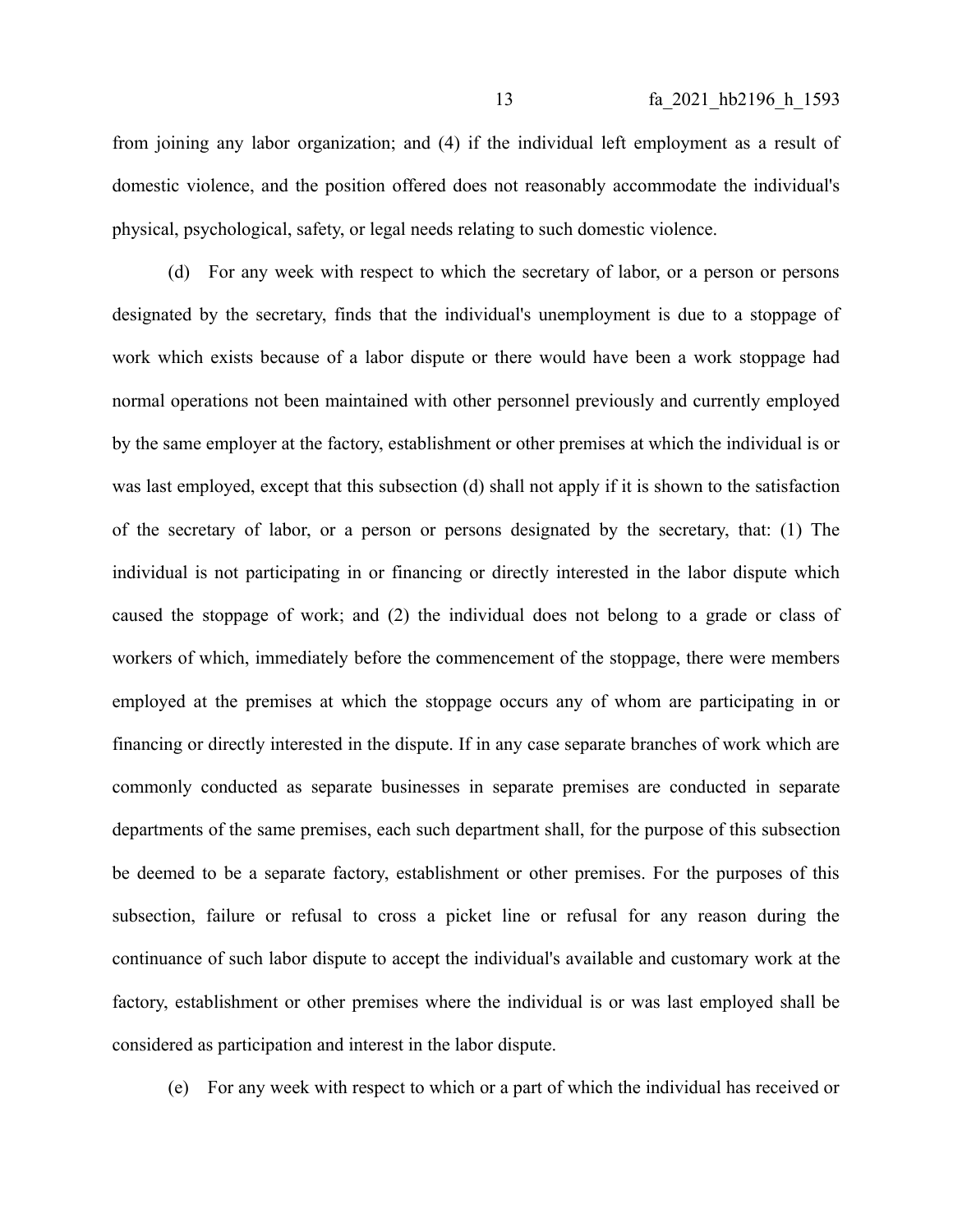is seeking unemployment benefits under the unemployment compensation law of any other state or of the United States, except that if the appropriate agency of such other state or the United States finally determines that the individual is not entitled to such unemployment benefits, this disqualification shall not apply.

(f) For any week with respect to which the individual is entitled to receive any unemployment allowance or compensation granted by the United States under an act of congress to ex-service men and women in recognition of former service with the military or naval services of the United States.

(g) For the period of  $five_t$  two years for the first occurrence or the lifetime of the individual for a second occurrence beginning with the first day following the last week of unemployment for which the individual received benefits, or for five two years for the first occurrence or the lifetime of the individual for a second occurrence from the date the act was committed, whichever is the later, if the individual, or another in such individual's behalf with the knowledge of the individual, has knowingly made a false statement or representation, or has knowingly failed to disclose a material fact to obtain or increase benefits under this act or any other unemployment compensation law administered by the secretary of labor. In addition to the penalties set forth in K.S.A. 44-719, and amendments thereto, an individual who has knowingly made a false statement or representation or who has knowingly failed to disclose a material fact to obtain or increase benefits under this act or any other unemployment compensation law administered by the secretary of labor shall be liable for a penalty in the amount equal to 25% of the amount of benefits unlawfully received. Notwithstanding any other provision of law, such penalty shall be deposited into the employment security trust fund.

(h) For any week with respect to which the individual is receiving compensation for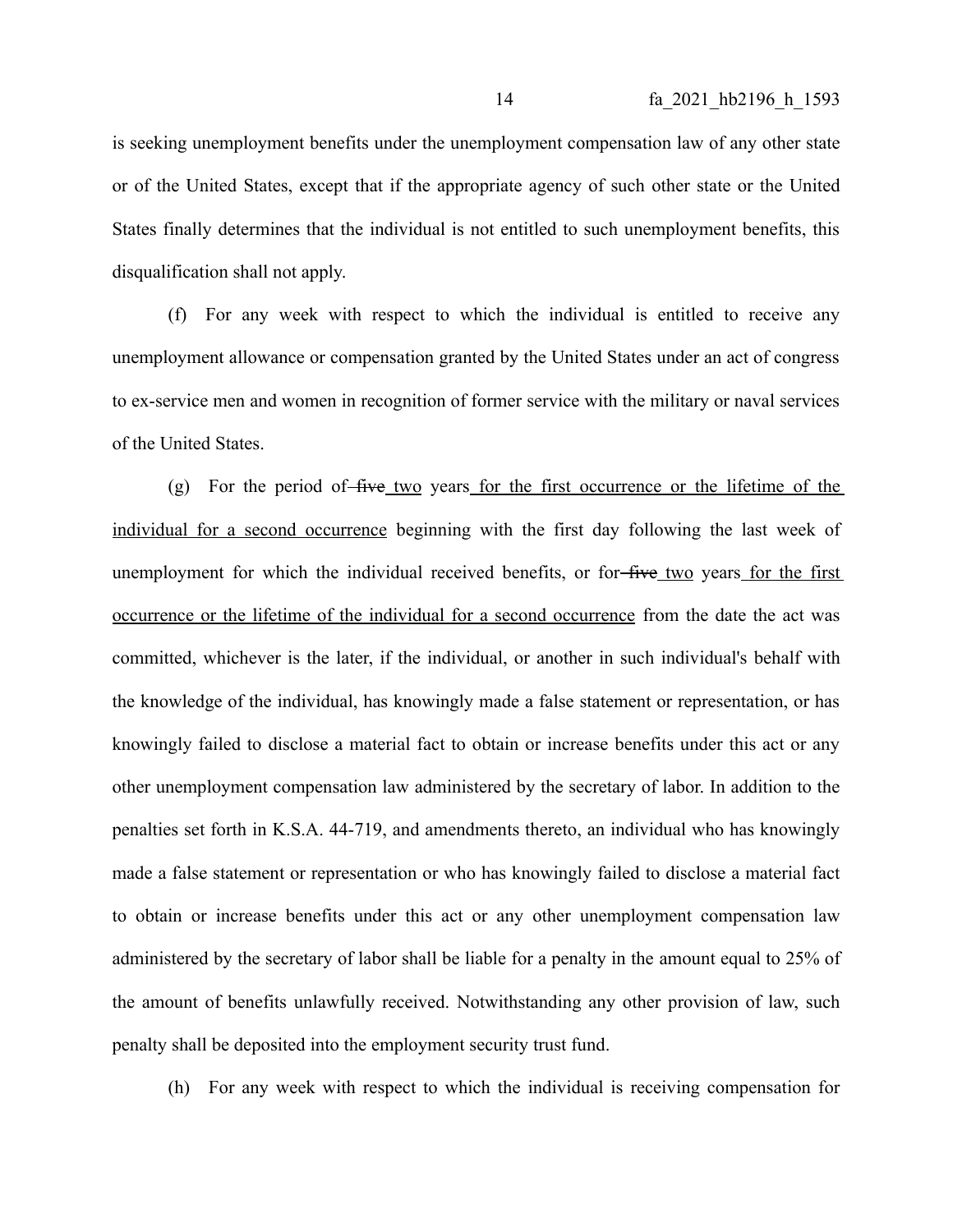temporary total disability or permanent total disability under the workmen's compensation law of any state or under a similar law of the United States.

(i) For any week of unemployment on the basis of service in an instructional, research or principal administrative capacity for an educational institution as defined in K.S.A. 44-703(v), and amendments thereto, if such week begins during the period between two successive academic years or terms or, when an agreement provides instead for a similar period between two regular but not successive terms during such period or during a period of paid sabbatical leave provided for in the individual's contract, if the individual performs such services in the first of such academic years or terms and there is a contract or a reasonable assurance that such individual will perform services in any such capacity for any educational institution in the second of such academic years or terms.

(j) For any week of unemployment on the basis of service in any capacity other than service in an instructional, research, or administrative capacity in an educational institution, as defined in K.S.A. 44-703(v), and amendments thereto, if such week begins during the period between two successive academic years or terms if the individual performs such services in the first of such academic years or terms and there is a reasonable assurance that the individual will perform such services in the second of such academic years or terms, except that if benefits are denied to the individual under this subsection and the individual was not offered an opportunity to perform such services for the educational institution for the second of such academic years or terms, such individual shall be entitled to a retroactive payment of benefits for each week for which the individual filed a timely claim for benefits and for which benefits were denied solely by reason of this subsection.

(k) For any week of unemployment on the basis of service in any capacity for an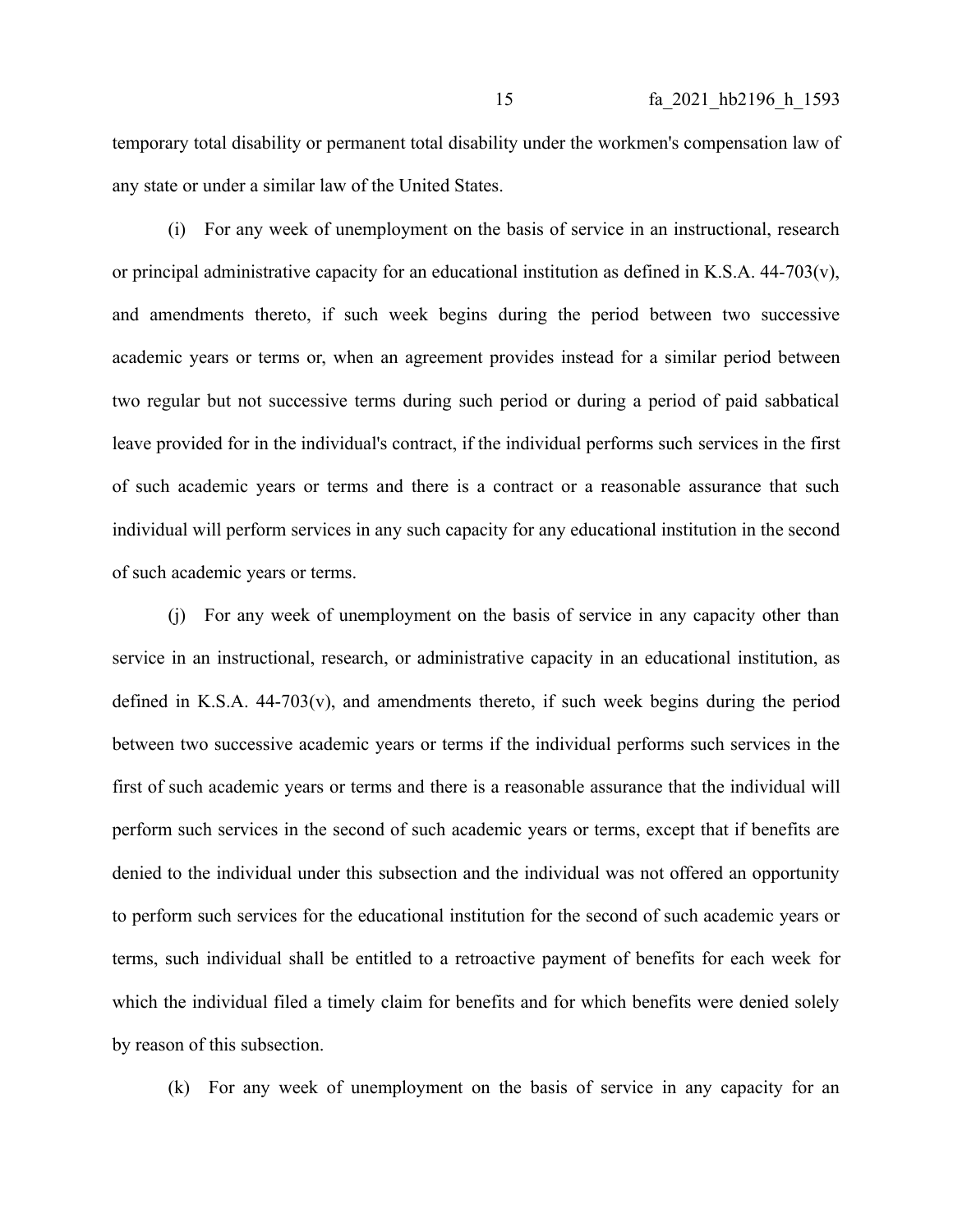educational institution as defined in K.S.A. 44-703(v), and amendments thereto, if such week begins during an established and customary vacation period or holiday recess, if the individual performs services in the period immediately before such vacation period or holiday recess and there is a reasonable assurance that such individual will perform such services in the period immediately following such vacation period or holiday recess.

(l) For any week of unemployment on the basis of any services, substantially all of which consist of participating in sports or athletic events or training or preparing to so participate, if such week begins during the period between two successive sport seasons or similar period if such individual performed services in the first of such seasons or similar periods and there is a reasonable assurance that such individual will perform such services in the later of such seasons or similar periods.

(m) For any week on the basis of services performed by an alien unless such alien is an individual who was lawfully admitted for permanent residence at the time such services were performed, was lawfully present for purposes of performing such services, or was permanently residing in the United States under color of law at the time such services were performed, including an alien who was lawfully present in the United States as a result of the application of the provisions of section 212(d)(5) of the federal immigration and nationality act. Any data or information required of individuals applying for benefits to determine whether benefits are not payable to them because of their alien status shall be uniformly required from all applicants for benefits. In the case of an individual whose application for benefits would otherwise be approved, no determination that benefits to such individual are not payable because of such individual's alien status shall be made except upon a preponderance of the evidence.

(n) For any week in which an individual is receiving a governmental or other pension,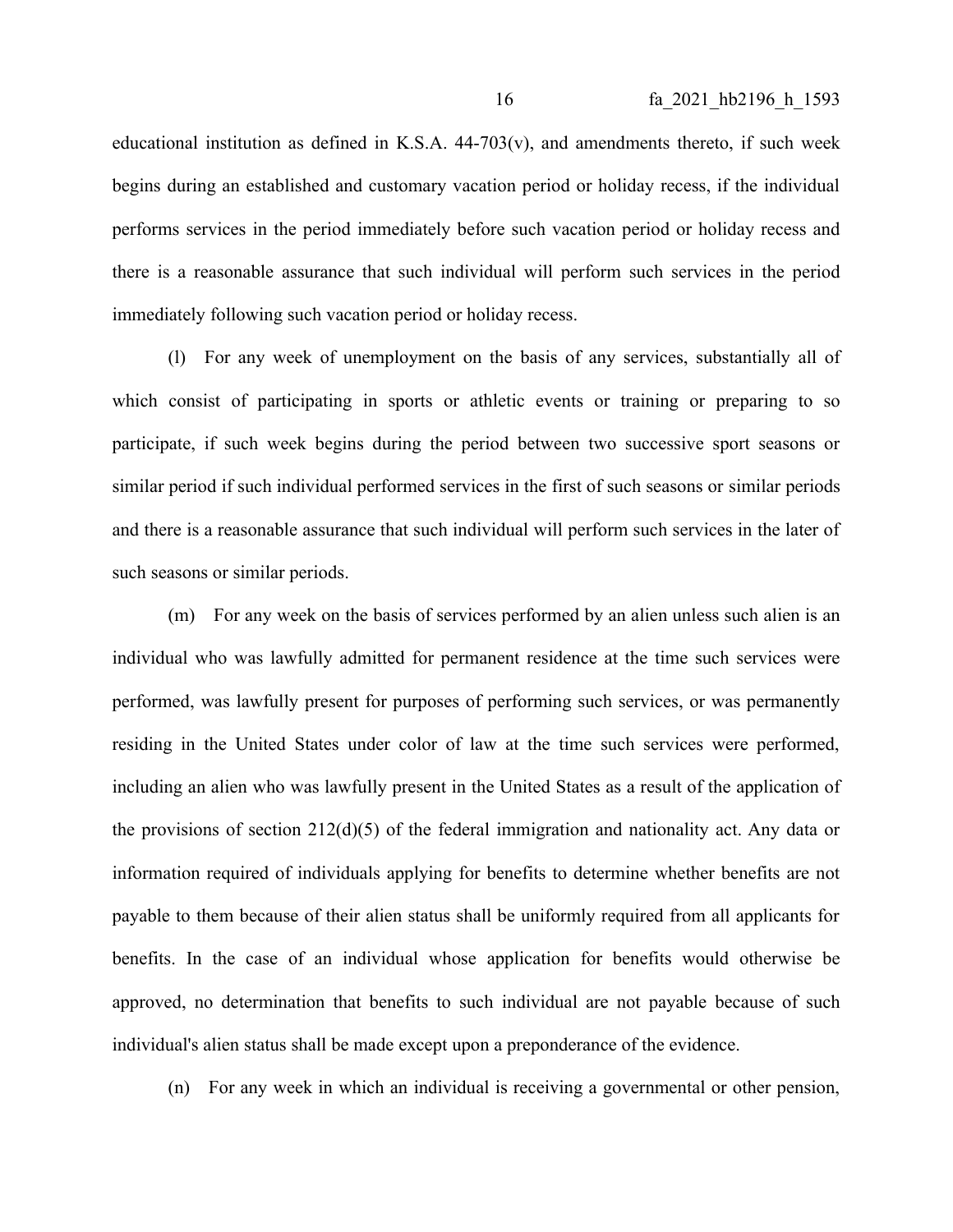retirement or retired pay, annuity or other similar periodic payment under a plan maintained by a base period employer and to which the entire contributions were provided by such employer, except that: (1) If the entire contributions to such plan were provided by the base period employer but such individual's weekly benefit amount exceeds such governmental or other pension, retirement or retired pay, annuity or other similar periodic payment attributable to such week, the weekly benefit amount payable to the individual shall be reduced, but not below zero, by an amount equal to the amount of such pension, retirement or retired pay, annuity or other similar periodic payment which is attributable to such week; or (2) if only a portion of contributions to such plan were provided by the base period employer, the weekly benefit amount payable to such individual for such week shall be reduced, but not below zero, by the prorated weekly amount of the pension, retirement or retired pay, annuity or other similar periodic payment after deduction of that portion of the pension, retirement or retired pay, annuity or other similar periodic payment that is directly attributable to the percentage of the contributions made to the plan by such individual; or (3) if the entire contributions to the plan were provided by such individual, or by the individual and an employer, or any person or organization, who is not a base period employer, no reduction in the weekly benefit amount payable to the individual for such week shall be made under this subsection; or (4) whatever portion of contributions to such plan were provided by the base period employer, if the services performed for the employer by such individual during the base period, or remuneration received for the services, did not affect the individual's eligibility for, or increased the amount of, such pension, retirement or retired pay, annuity or other similar periodic payment, no reduction in the weekly benefit amount payable to the individual for such week shall be made under this subsection. No reduction shall be made for payments made under the social security act or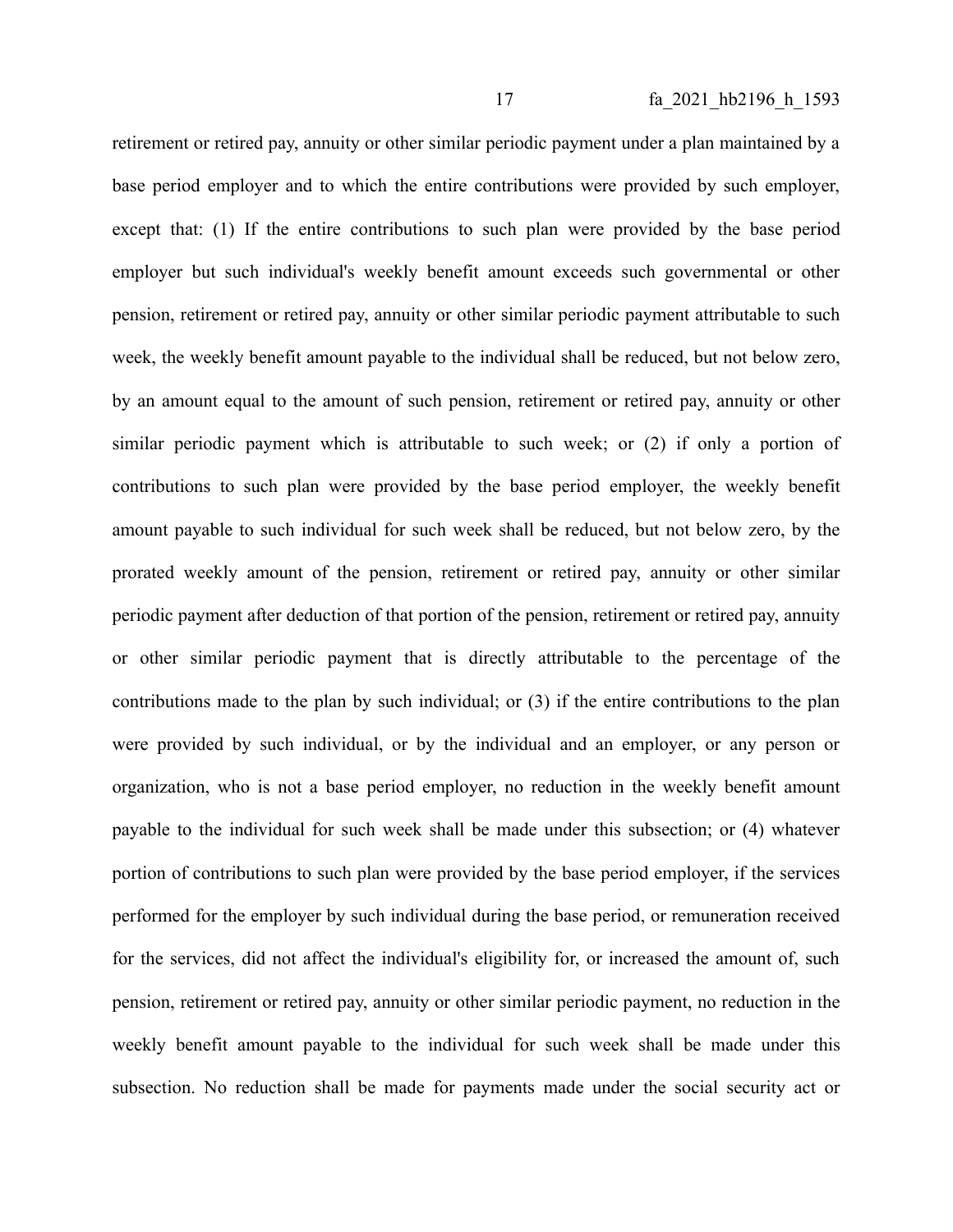railroad retirement act of 1974.

(o) For any week of unemployment on the basis of services performed in any capacity and under any of the circumstances described in subsection (i), (j) or (k) which an individual performed in an educational institution while in the employ of an educational service agency. For the purposes of this subsection, the term "educational service agency" means a governmental agency or entity which is established and operated exclusively for the purpose of providing such services to one or more educational institutions.

(p) For any week of unemployment on the basis of service as a school bus or other motor vehicle driver employed by a private contractor to transport pupils, students and school personnel to or from school-related functions or activities for an educational institution, as defined in K.S.A. 44-703(v), and amendments thereto, if such week begins during the period between two successive academic years or during a similar period between two regular terms, whether or not successive, if the individual has a contract or contracts, or a reasonable assurance thereof, to perform services in any such capacity with a private contractor for any educational institution for both such academic years or both such terms. An individual shall not be disqualified for benefits as provided in this subsection for any week of unemployment on the basis of service as a bus or other motor vehicle driver employed by a private contractor to transport persons to or from nonschool-related functions or activities.

(q) For any week of unemployment on the basis of services performed by the individual in any capacity and under any of the circumstances described in subsection  $(i)$ ,  $(i)$ ,  $(k)$  or  $(o)$ which are provided to or on behalf of an educational institution, as defined in K.S.A. 44-703(v), and amendments thereto, while the individual is in the employ of an employer which is a governmental entity, Indian tribe or any employer described in section  $501(c)(3)$  of the federal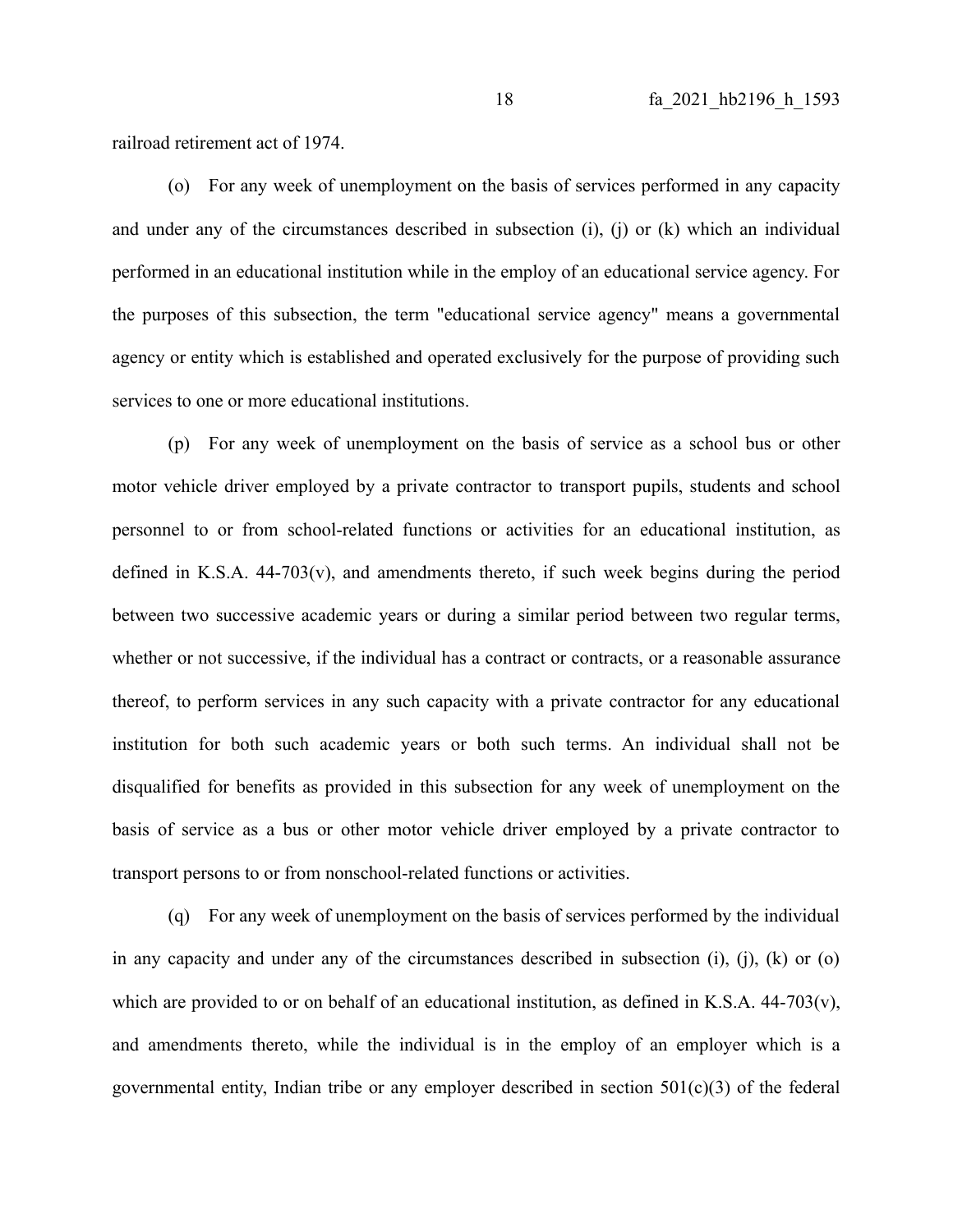internal revenue code of 1986 which is exempt from income under section 501(a) of the code.

(r) For any week in which an individual is registered at and attending an established school, training facility or other educational institution, or is on vacation during or between two successive academic years or terms. An individual shall not be disqualified for benefits as provided in this subsection provided:

(1) The individual was engaged in full-time employment concurrent with the individual's school attendance;

(2) the individual is attending approved training as defined in K.S.A. 44-703(s), and amendments thereto; or

(3) the individual is attending evening, weekend or limited day time classes, which would not affect availability for work, and is otherwise eligible under K.S.A. 44-705(c), and amendments thereto.

(s) For any week with respect to which an individual is receiving or has received remuneration in the form of a back pay award or settlement. The remuneration shall be allocated to the week or weeks in the manner as specified in the award or agreement, or in the absence of such specificity in the award or agreement, such remuneration shall be allocated to the week or weeks in which such remuneration, in the judgment of the secretary, would have been paid.

(1) For any such weeks that an individual receives remuneration in the form of a back pay award or settlement, an overpayment will be established in the amount of unemployment benefits paid and shall be collected from the claimant.

(2) If an employer chooses to withhold from a back pay award or settlement, amounts paid to a claimant while they claimed unemployment benefits, such employer shall pay the department the amount withheld. With respect to such amount, the secretary shall have available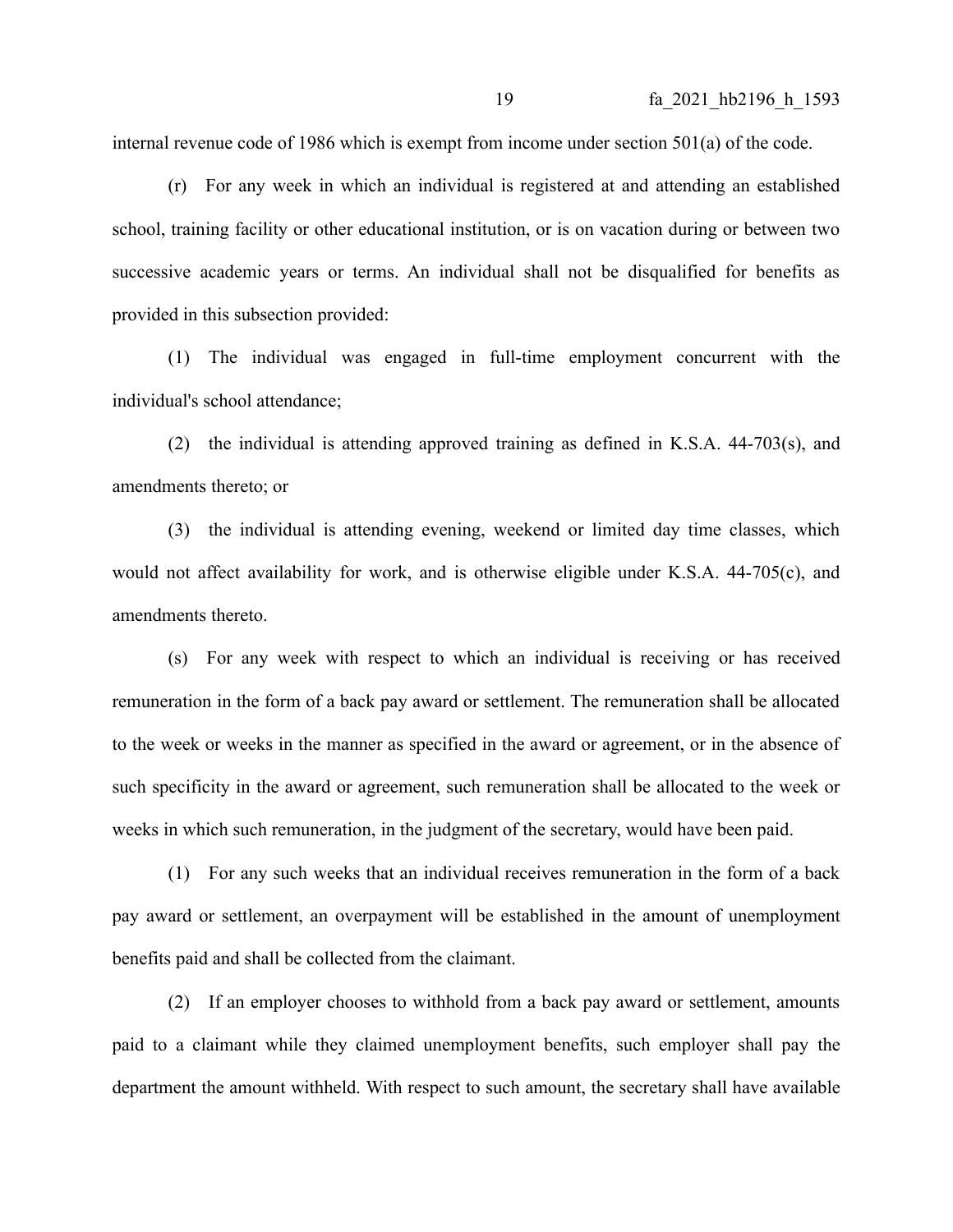all of the collection remedies authorized or provided in K.S.A. 44-717, and amendments thereto.

(t) (1) Any applicant for or recipient of unemployment benefits who tests positive for unlawful use of a controlled substance or controlled substance analog shall be required to complete a substance abuse treatment program approved by the secretary of labor, secretary of commerce or secretary for children and families, and a job skills program approved by the secretary of labor, secretary of commerce or the secretary for children and families. Subject to applicable federal laws, any applicant for or recipient of unemployment benefits who fails to complete or refuses to participate in the substance abuse treatment program or job skills program as required under this subsection shall be ineligible to receive unemployment benefits until completion of such substance abuse treatment and job skills programs. Upon completion of both substance abuse treatment and job skills programs, such applicant for or recipient of unemployment benefits may be subject to periodic drug screening, as determined by the secretary of labor. Upon a second positive test for unlawful use of a controlled substance or controlled substance analog, an applicant for or recipient of unemployment benefits shall be ordered to complete again a substance abuse treatment program and job skills program, and shall be terminated from unemployment benefits for a period of 12 months, or until such applicant for or recipient of unemployment benefits completes both substance abuse treatment and job skills programs, whichever is later. Upon a third positive test for unlawful use of a controlled substance or controlled substance analog, an applicant for or a recipient of unemployment benefits shall be terminated from receiving unemployment benefits, subject to applicable federal law.

(2) Any individual who has been discharged or refused employment for failing a preemployment drug screen required by an employer may request that the drug screening specimen be sent to a different drug testing facility for an additional drug screening. Any such